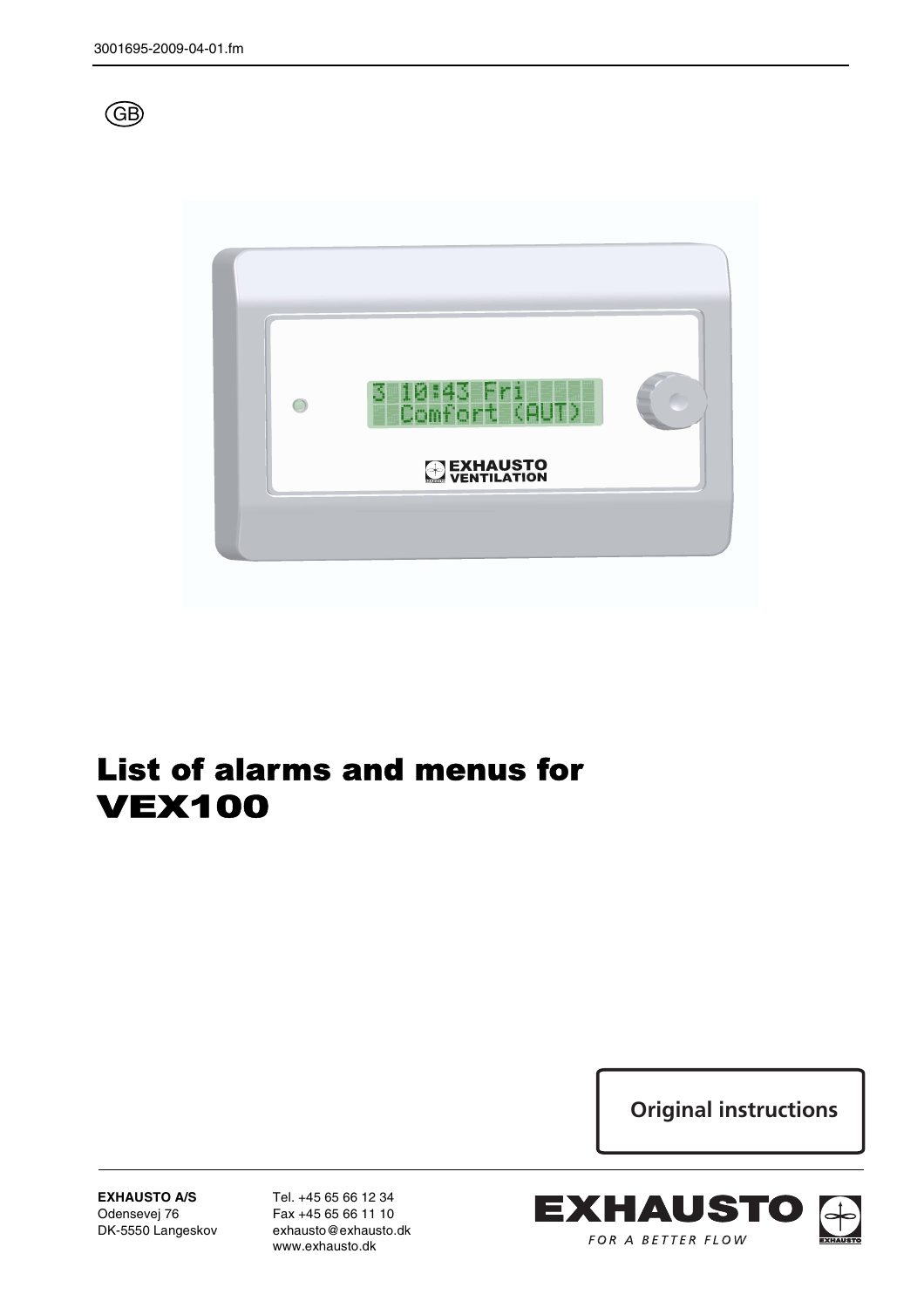# **1. Operating instructions**

# **1.1 Using the DISPLAY panel**

**The display** The user interface is built up of menus shown on an LCD display (consisting of  $2 \times 16$ ) characters).

|               |      | Air volume<br>Step 5                                                                                                                                                                                                                                                                                                                                                                                                         | B<br>C<br>×.<br>D   |
|---------------|------|------------------------------------------------------------------------------------------------------------------------------------------------------------------------------------------------------------------------------------------------------------------------------------------------------------------------------------------------------------------------------------------------------------------------------|---------------------|
| <b>Figure</b> |      | <b>Display text</b>                                                                                                                                                                                                                                                                                                                                                                                                          |                     |
| A             |      | Menu number, the number of digits corresponds to the submenu level.                                                                                                                                                                                                                                                                                                                                                          |                     |
| B             | Text |                                                                                                                                                                                                                                                                                                                                                                                                                              |                     |
| $\mathsf{C}$  |      | Menu status field                                                                                                                                                                                                                                                                                                                                                                                                            |                     |
|               |      | <b>Menu status field displays</b>                                                                                                                                                                                                                                                                                                                                                                                            | <b>Meaning</b>      |
|               |      |                                                                                                                                                                                                                                                                                                                                                                                                                              | No function         |
|               |      | $\geq$                                                                                                                                                                                                                                                                                                                                                                                                                       | Go to submenu       |
|               |      | ₹                                                                                                                                                                                                                                                                                                                                                                                                                            | Return to main menu |
|               |      | ж.                                                                                                                                                                                                                                                                                                                                                                                                                           | Editing possible    |
|               |      | value (flashes)                                                                                                                                                                                                                                                                                                                                                                                                              | Editing in progress |
| D             |      | Value and unit, if any                                                                                                                                                                                                                                                                                                                                                                                                       |                     |
|               |      | Editing is possible when the menu status field displays $\ddot{\pi}$ :<br>1. Press the operating switch.<br>2. The value in the status field flashes - start editing.<br>3. Set the value by turning the operating switch:<br>turn the switch clockwise to increase the value.<br>turn the switch anti-clockwise to decrease the value.<br>4. Press the operating switch to save the value selected and conclude the editing |                     |

The operation of the air handling unit can be carried out in three modes, depending on the person operating the unit and on which settings are to be entered. The chart below illustrates the three modes.

| <b>Operating mode</b> | <b>Person</b>                                                             | Operating options in the DISPLAY panel                                                                                                                                       |
|-----------------------|---------------------------------------------------------------------------|------------------------------------------------------------------------------------------------------------------------------------------------------------------------------|
| User mode             | Users in the room -<br>office staff                                       | Menus $1-3$                                                                                                                                                                  |
| Technician mode       | Responsible for the<br>operation of the unit.                             | The entire menu structure is accessible,<br>but the setting options are limited to the<br>menus marked with an asterisk $(*)$ in the<br>menu overview and the DISPLAY panel. |
| Specialist mode       | <b>EXHAUSTO's</b><br>service fitters /<br>specially trained<br>personnel. | The entire menu structure and all setting<br>options are accessible.                                                                                                         |

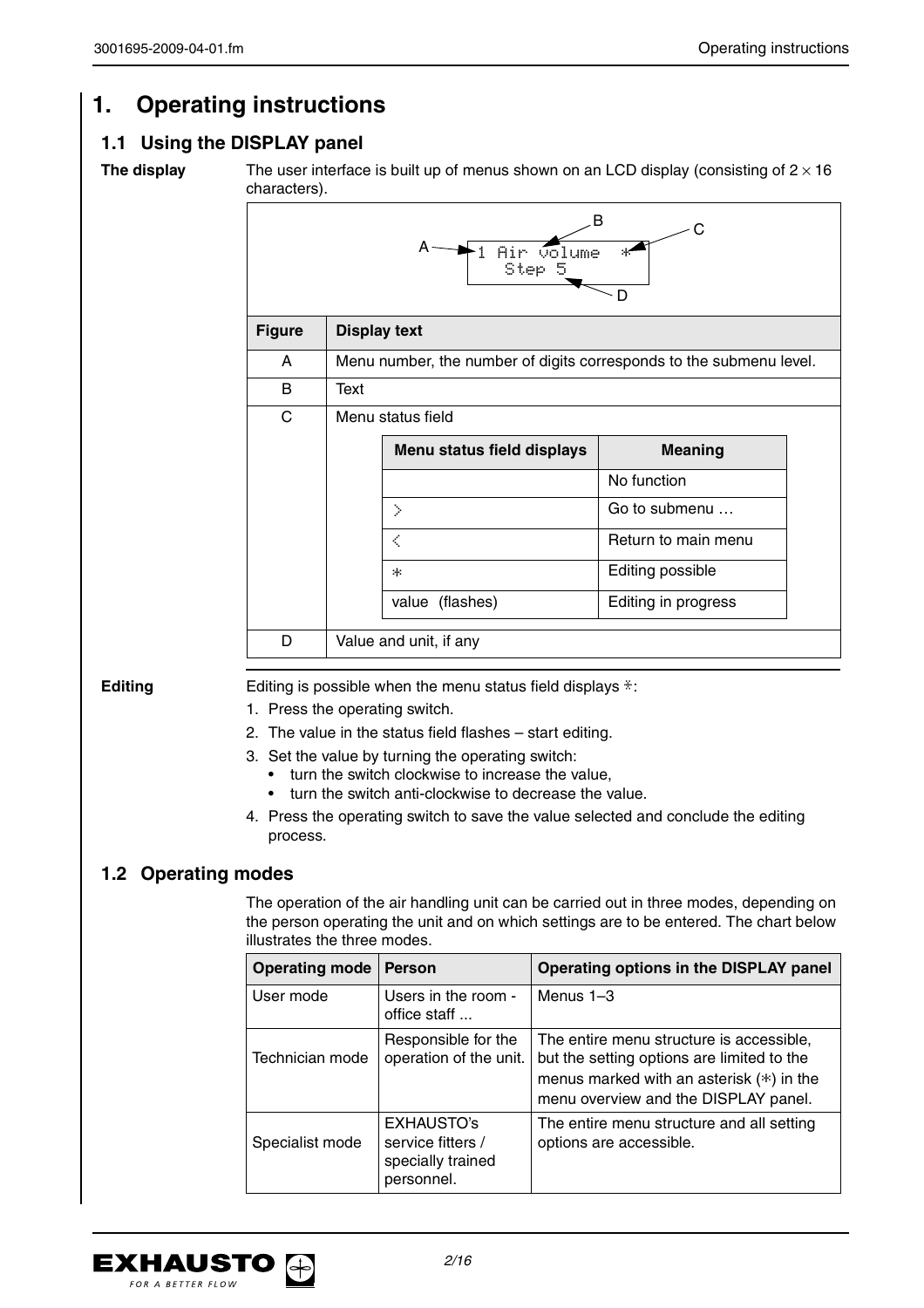## **1.3 :Switch between user modes (user/technician/specialist)**



**When the control system is exited, it must be left in user mode.**

**Switch to technician mode**

**switch** 

|                                            | Action                                                                                                                                                                            | Menu displays                   |
|--------------------------------------------|-----------------------------------------------------------------------------------------------------------------------------------------------------------------------------------|---------------------------------|
|                                            | Go to menu 3.                                                                                                                                                                     | 3<br>10:43 Fri<br>Comfort(AUT)  |
|                                            | Press and hold in switch for approx. 5 sec. until code<br>appears in the display.                                                                                                 | Technician code<br>0000         |
|                                            | Enter the four-digit code: 3142. Turn the switch to select each<br>figure and then press to confirm.                                                                              | Technician code<br>3142         |
|                                            | You are now operating in technician mode.                                                                                                                                         | X.<br>4.<br>Setting             |
| <b>Returning to</b><br>user mode           |                                                                                                                                                                                   |                                 |
|                                            | Action                                                                                                                                                                            | Menu displays                   |
|                                            | Go to menu 4.                                                                                                                                                                     | 4.<br>Setting<br>÷.             |
|                                            | Turn the switch to the left until the menu displays EXIT.                                                                                                                         | EXIT<br>₹                       |
|                                            | Press the switch.                                                                                                                                                                 |                                 |
|                                            | You are now operating in user mode.                                                                                                                                               | 10:43 Fri<br>3.<br>Comfort(AUT) |
| <b>Switch to</b><br><b>Specialist mode</b> | In specialist mode you can set parameters that affect the fundamental<br>set-up of the unit. Do not use this mode unless you have received<br>sufficient instruction or training. |                                 |
|                                            | The drawing shows the sliding switch behind the DISPLAY panel:                                                                                                                    |                                 |
|                                            | O<br>О                                                                                                                                                                            |                                 |
| Sliding                                    | User and technician modes:                                                                                                                                                        |                                 |
| switch                                     | Normal operation.                                                                                                                                                                 |                                 |
| Slidina                                    | Specialist mode:                                                                                                                                                                  |                                 |

• Set the sliding switch to position  $\blacksquare$ .

- The displays shows  $\Big|\begin{array}{ccc} 9 & \text{Service} & \to \end{array}$ 9 Service >
- The diode will now be yellow, indicating that specialist mode has been activated.

REMEMBER ... to return the sliding switch to its original position  $\blacksquare$ , before leaving the **installation.**

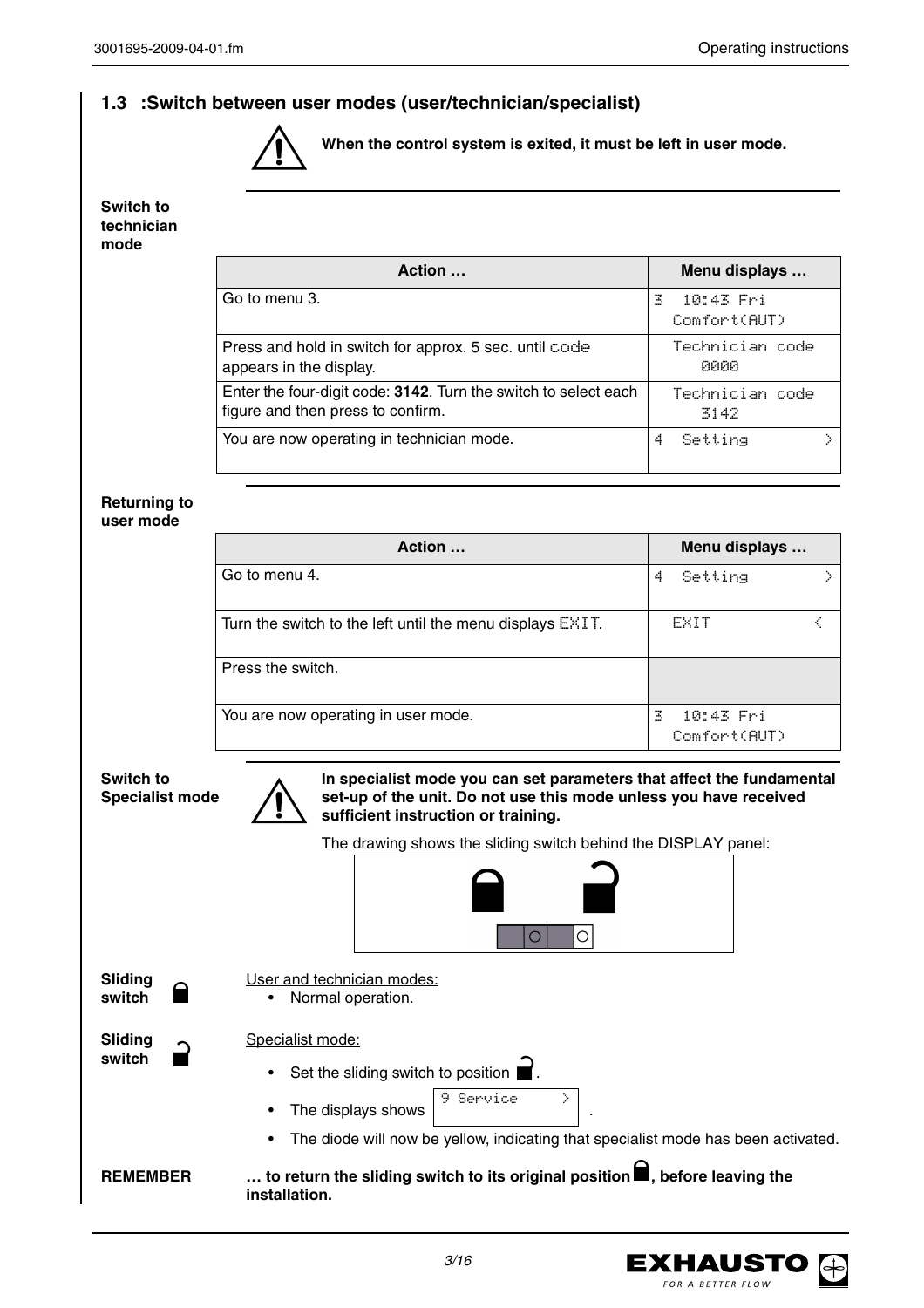EXHAUSTO

The following alarms and information messages can appear in the list of alarms: The following alarms and information messages can appear in the list of alarms:

|                             | If the number in menu 81 is |               | then it means                                                                                  |
|-----------------------------|-----------------------------|---------------|------------------------------------------------------------------------------------------------|
|                             | alarm                       | info          |                                                                                                |
|                             | ē                           |               | Motor M1 for extraction air overheated.                                                        |
| Motor error                 | <b>S</b>                    |               | Motor M2 for supply air overheated.                                                            |
|                             | 8g                          |               | Extraction air temperature sensor (TE11) defective.                                            |
| Sensor error                | eg<br>S                     |               | Extraction air temperature sensor (TE11) short-circuited.                                      |
|                             | er<br>Si                    |               | Exhaust temperature sensor (TE12) defective.                                                   |
|                             | --<br>Ë                     |               | Exhaust temperature sensor (TE12) short-circuited.                                             |
|                             | C)<br>$\vec{x}$             |               | air temperature sensor (TE21) defective.<br>Outdoor                                            |
|                             | 凹こ                          |               | air temperature sensor (TE21) short-circuited.<br>Outdoor                                      |
|                             | тþ<br>$\vec{a}$             |               | Supply air temperature sensor (TE22) defective.                                                |
|                             | Ю<br>$\bar{\vec{c}}$        |               | Supply air temperature sensor (TE22) short-circuited.                                          |
|                             | 90<br>ā                     |               | Temperature sensor in return pipe from water heater<br>surface (TE HCW) defective.             |
|                             | r–<br>÷<br>Œ                |               | Temperature sensor in return pipe from water heater<br>surface (TE HCW) short-circuited        |
|                             | œ<br>ā                      |               | Temperature sensor in external pipeline from water heater<br>surface (TS MVM) defective.       |
|                             | σ.<br>$\vec{\epsilon}$      |               | Temperature sensor in external pipeline from water heater<br>surface (TS-MVM) short-circuited. |
|                             |                             | S)            | De-icing of the cross-flow heat-exchanger started.                                             |
| De-icing                    | $\overline{2}$              |               | De-icing of the cross-flow heat-exchanger not completed<br>within the set alarm time.          |
| External alarms             | SO<br>SO                    |               | Fire thermostat triggered.                                                                     |
| <b>EON bus communicatio</b> |                             | $\frac{2}{4}$ | EON bus unit(s) lacking.                                                                       |
| in error                    | $\vec{x}$                   |               | EON pressure measurement module lacking.                                                       |
|                             |                             | ă             | DISPLAY panel set to specialist mode connected.                                                |
| <b>Battery error</b>        |                             | ro<br>Tr      | Timer backup battery exhausted.                                                                |

3001695-2009-04-01.fm Alarm list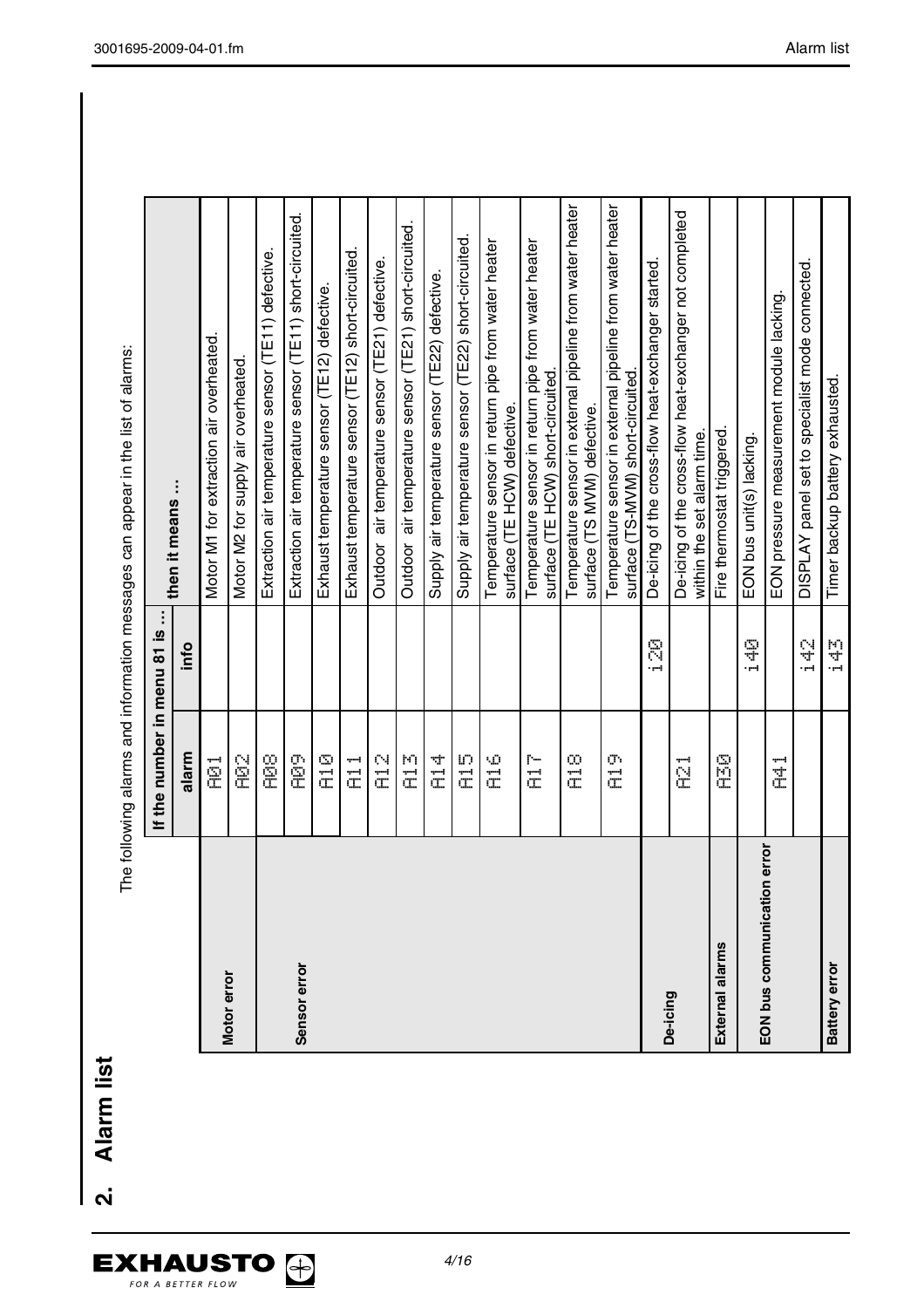|                         | If the number in menu 81 is |                   | then it means                                                                                  |
|-------------------------|-----------------------------|-------------------|------------------------------------------------------------------------------------------------|
|                         | alarm                       | info              |                                                                                                |
|                         |                             | 69<br>11          | Thermal cut-out (TSA 70) triggered.                                                            |
| Alarms, heating surface | ---<br>옾                    |                   | Thermal cut-out (TSA 90) triggered                                                             |
|                         |                             | 8<br>$-$          | Frost protection (TE HCW or TS MVM) has triggered<br>temporary stop.                           |
|                         | io<br>C                     |                   | Frost protection (TE HCW or TS MVM) has triggered an<br>alarm.                                 |
|                         | 亞                           |                   | Lack of air to electric heating surface.                                                       |
|                         | 100<br>00                   |                   | ack of communication to HCW module.                                                            |
|                         | se<br>C                     |                   | Lack of communication to HCE module.                                                           |
|                         |                             | ွှ<br>إسرا        | Filter monitor for extraction (PDS1) triggered.                                                |
| Alarms, airflow control |                             | --<br>φ,<br>وسواء | Extraction: Airflow lacking. ±25% deviation for more than 5<br>minutes will trigger an alarm.  |
|                         |                             | ូ<br>$-1$         | Extraction: Pressure lacking. ±25% deviation for more<br>than 5 minutes will trigger an alarm. |
|                         |                             | Ю.<br>- 74        | Filter monitor for outdoor air (PDS2) triggered.                                               |
|                         |                             | \$                | Supply air: Airflow lacking. ±25% deviation for more than 5<br>minutes will trigger an alarm.  |
|                         |                             | ြ<br>$\ddotsc$    | Supply air: Pressure lacking. ±25% deviation for more<br>than 5 minutes will trigger an alarm. |
|                         | ing<br>G                    |                   | Incorrect order of the phases.<br>Compressor overheated.                                       |
| Alarms, cooling unit    | --<br>È                     |                   | High-pressure cut-out.                                                                         |
|                         | 20 pm                       |                   | Collective alarm (low-pressure cut-out, pressure gas<br>temperature)                           |
|                         |                             | р<br>t pod        | Airflow to cooling unit lacking.                                                               |
|                         | 10<br>G                     |                   | Lack of communication to CU module.                                                            |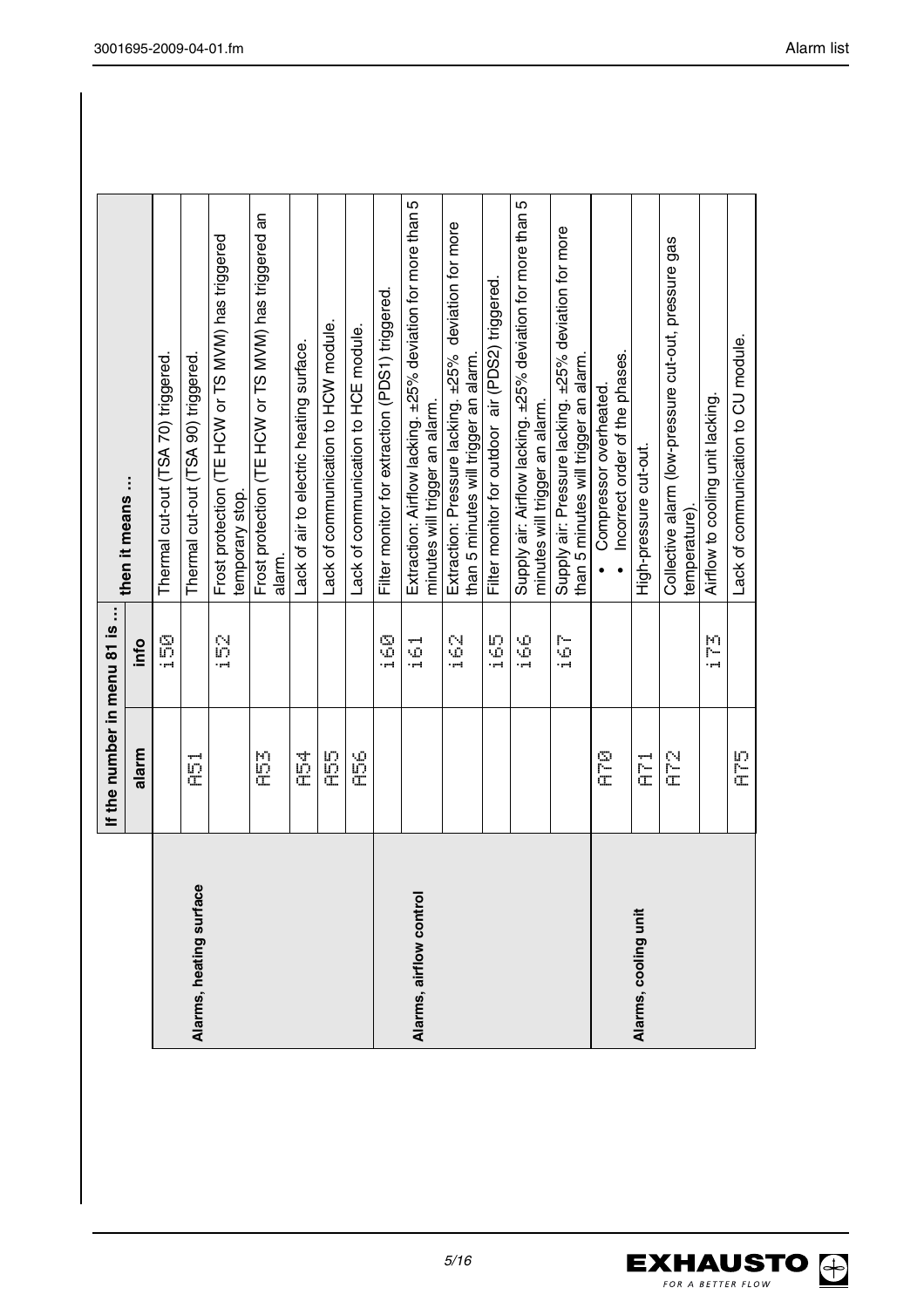| ကံ                        | Menu overview                |                                 |           |                                                                                                                                                                                                                                                                                                                                                            |                                                                       |            |                                                                                                                           |                             |
|---------------------------|------------------------------|---------------------------------|-----------|------------------------------------------------------------------------------------------------------------------------------------------------------------------------------------------------------------------------------------------------------------------------------------------------------------------------------------------------------------|-----------------------------------------------------------------------|------------|---------------------------------------------------------------------------------------------------------------------------|-----------------------------|
| Main menu                 | Submenu <sub>1</sub>         | Submenu <sub>2</sub>            | Submenu 3 | DISPLAY panel menus - Function                                                                                                                                                                                                                                                                                                                             | Possible settings                                                     | Resolution | Factory setting                                                                                                           | <b>Setting altered</b><br>ä |
| Air volume<br>Step        |                              |                                 |           | Setting the airflow to Comfort level (OFF, step OFF/Step 1…10,<br>1…10).                                                                                                                                                                                                                                                                                   | (can be limited in<br>menu 513)                                       |            | J≠                                                                                                                        |                             |
| Temperature<br>$28 - 62$  |                              |                                 |           | Setting the required room or supply air<br>temperature.                                                                                                                                                                                                                                                                                                    | See the section<br>adjustment<br>temperature".<br>about "initial      |            | <b>C</b> 0Z                                                                                                               |                             |
| Comfort(AUT)<br>10:43 Fri | <b>User mode</b>             |                                 |           | Bottom line: The current interior climate level<br>(OFF, Economy, Standby, Comfort), and an<br>indication of whether this level has been<br>(AUT) by the clock. If an alarm has been<br>triggered, or the system is operating<br>irregularly, this will be stated in the next line.<br>selected manually (MAN) or automatically<br>Top line: Time and day. |                                                                       |            |                                                                                                                           |                             |
| Setting<br>÷              | v<br>40 EXIT                 |                                 |           | Clock and weekly plan menu, and setting the<br>overall form of operation.                                                                                                                                                                                                                                                                                  |                                                                       |            |                                                                                                                           |                             |
|                           | ÷<br>Ş<br>41 Change<br>(Aut) |                                 |           | Selection of overall form of operation: Choose<br>between a constant interior climate level or<br>the interior climate level selected<br>automatically (by the clock).                                                                                                                                                                                     | Economy (MAN)<br>Standby (MAN)<br>Comfort (MAN)<br>(AUT)<br>OFF (MAN) |            | Comfort (MAN)                                                                                                             |                             |
|                           | Α<br>C1ock<br>ά,             | EXIT<br>420                     |           | Clock menu                                                                                                                                                                                                                                                                                                                                                 |                                                                       |            |                                                                                                                           |                             |
|                           |                              | 2001<br>Date<br>13 Aug<br>421   |           | Setting the date, month and year.                                                                                                                                                                                                                                                                                                                          | Date/month/year.                                                      |            |                                                                                                                           |                             |
|                           |                              | ÷<br>03:55<br>Time<br>Ĕ<br>422  |           | Setting the day, hours and minutes                                                                                                                                                                                                                                                                                                                         | Day/hours/minutes.                                                    |            |                                                                                                                           |                             |
|                           |                              | ∧<br>Weekly Plan<br>423         |           | Setting the weekly plan, defining operating<br>periods for different interior climate levels.                                                                                                                                                                                                                                                              | Economy<br>Standby<br>Comfort<br>UFF                                  |            | section entitled<br>"Setting the clock<br>(menu 423)"<br>The clock is pre-<br>guidelines in the<br>programmed.<br>See the |                             |
|                           | 43 EDN-TOUCH                 | >430 EXIT                       |           | Time setting for TOUCH panel, selected with<br>the timer function                                                                                                                                                                                                                                                                                          |                                                                       |            |                                                                                                                           |                             |
|                           |                              | 431 Timer 0<br>$=$ min.         |           | Desired cut-out delay for TOUCH panel 0. The<br>value in brackets refers to the applicable time<br>for the activated timer.                                                                                                                                                                                                                                | 10  600 min.                                                          | $10$ min.  | $10$ min.                                                                                                                 |                             |
|                           |                              | ∗<br>170 min (156)<br>432 Timer |           | Desired cut-out delay for TOUCH panel 1. The 10  600 min.<br>value in brackets refers to the applicable time<br>for the activated timer.                                                                                                                                                                                                                   |                                                                       | $10$ min.  | $10$ min.                                                                                                                 |                             |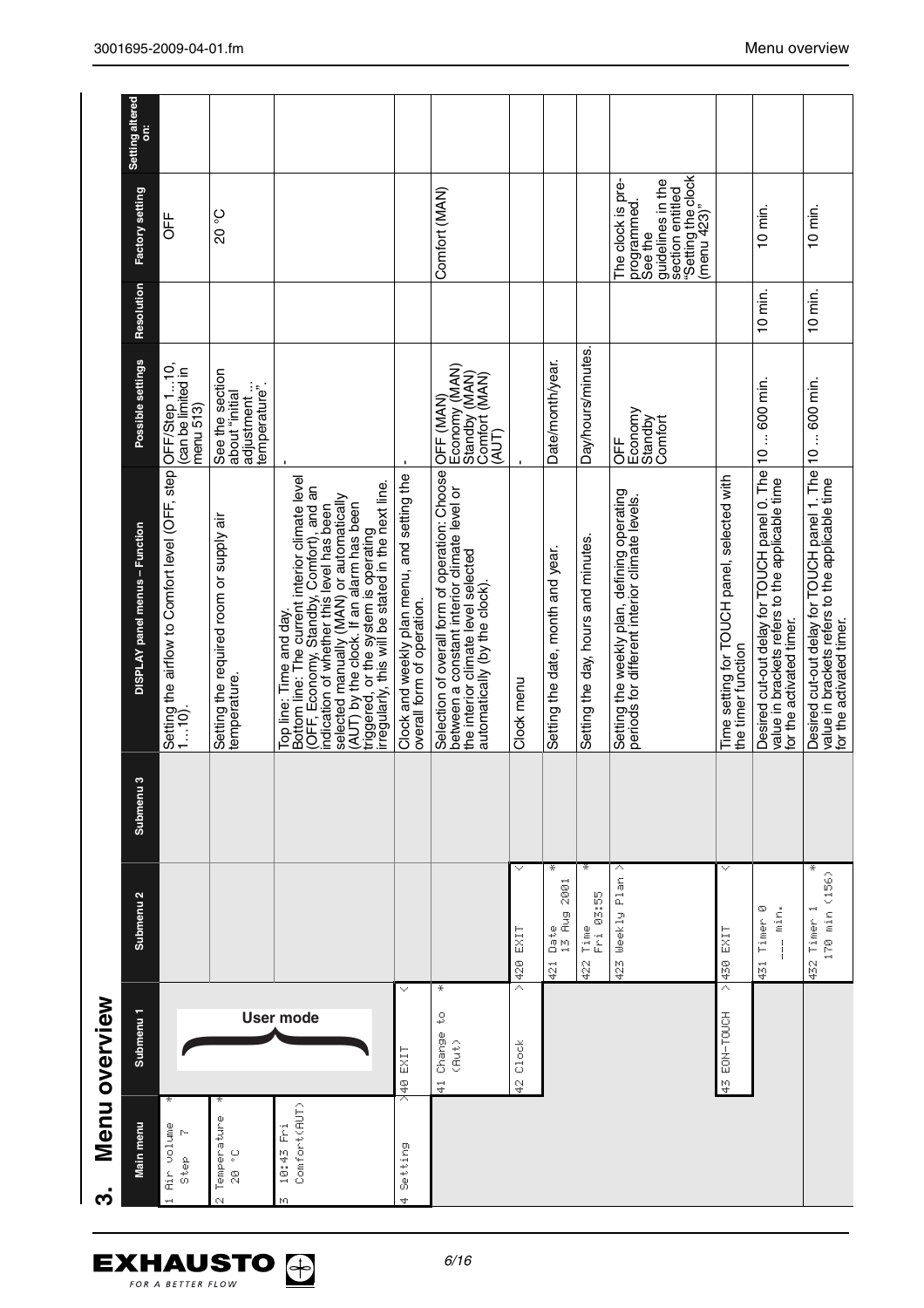| Main menu         | Submenu <sub>1</sub>    | Submenu <sub>2</sub>                                     | Submenu | DISPLAY panel menus - Function                                                                                                                                                                                           | Possible settings                                          | Resolution | Factory setting                                                          | Setting altered<br>ä |
|-------------------|-------------------------|----------------------------------------------------------|---------|--------------------------------------------------------------------------------------------------------------------------------------------------------------------------------------------------------------------------|------------------------------------------------------------|------------|--------------------------------------------------------------------------|----------------------|
|                   |                         | ¥<br>Timer <sub>2</sub><br>10 min<br>$433 -$             |         | Desired cut-out delay for TOUCH panel 2. The 10  600 min.<br>value in brackets refers to the applicable time<br>for the activated timer.                                                                                 |                                                            | 10 min.    | $10$ min.                                                                |                      |
|                   |                         | 434 Timer 3<br>$\begin{array}{c}\n\ldots \\ \end{array}$ |         | Desired cut-out delay for TOUCH panel 3. The<br>value in brackets refers to the applicable time<br>for the activated timer.                                                                                              | 10  600 min.                                               | $10$ min.  | $10$ min.                                                                |                      |
|                   |                         | $-$ min<br>435 Timer                                     |         | Desired cut-out delay for TOUCH panel 4. The<br>value in brackets refers to the applicable time<br>for the activated timer.                                                                                              | 10  600 min.                                               | 10 min.    | $10$ min.                                                                |                      |
|                   |                         | 436 Timer 5<br>$-$ min                                   |         | Desired cut-out delay for TOUCH panel 5. The<br>value in brackets refers to the applicable time<br>for the activated timer.                                                                                              | 10  600 min.                                               | $10$ min.  | $10$ min.                                                                |                      |
|                   |                         | 437 Timer 6<br>$-$ min                                   |         | Desired cut-out delay for TOUCH panel 6. The 10  600 min.<br>value in brackets refers to the applicable time<br>for the activated timer.                                                                                 |                                                            | $10$ min.  | $10$ min.                                                                |                      |
|                   |                         | 438 Timer 7<br>$-$ min                                   |         | Desired cut-out delay for TOUCH panel 7. The<br>value in brackets refers to the applicable time<br>for the activated timer.                                                                                              | 10  600 min.                                               | 10 min.    | $10$ min.                                                                |                      |
| Air volume<br>ID. | 450 EXIT                |                                                          |         | Airflow menu.                                                                                                                                                                                                            |                                                            |            |                                                                          |                      |
|                   | Set points<br>$\vec{p}$ | M<br>$> 510$ EXIT                                        |         |                                                                                                                                                                                                                          |                                                            |            |                                                                          |                      |
|                   |                         | ¥<br>Step 1<br>$\frac{1}{10}$                            |         | Setting the airflow for step 1. This setting is                                                                                                                                                                          | Value in % $-m^3/h$ –                                      |            | 25 %                                                                     | Method <sub>1</sub>  |
|                   |                         | $\frac{2}{2}$                                            |         | depending on the regulation strategy, which is<br>defined using menu 571. (Depending on<br>choices made in menu 574).<br>used for the Economy and Standby modes.<br>The unit selected can be %, m <sup>3</sup> /h or Pa, | choices made in<br>Depending on<br>menu 571).<br>Vs or Pa. |            | VEX150: 140 l/s<br>VEX160: 200 l/s<br>VEX170: 200 l/s<br>VEX140: 80 Vs   | Method <sub>2</sub>  |
|                   |                         |                                                          |         |                                                                                                                                                                                                                          |                                                            |            | 35 Pa                                                                    | Method 3-7           |
|                   |                         | ¥<br>512 Step 10                                         |         | the maximum airflow setting for Comfort level.<br>Setting the airflow for step 10. This setting is                                                                                                                       | Value in $% - m3/h -$                                      |            | 100 %                                                                    | Method 1             |
|                   |                         | ×<br>8                                                   |         | The unit selected can be $\frac{8}{6}$ , m <sup>3</sup> /h or Pa, $\frac{1}{10}$ (Depending on depending on the regulation strategy, which is choices made in<br>defined using menu 571.                                 | menu 571).<br>Vs or Pa.                                    |            | VEX140: 650 l/s<br>VEX150: 650 l/s<br>VEX160: 650 l/s<br>VEX170: 650 l/s | Method 2             |
|                   |                         |                                                          |         | (Depending on choices made in menu 574).                                                                                                                                                                                 |                                                            |            | 300 Pa                                                                   | Method 3-7           |
|                   |                         | ¥<br>513 Comfort<br>Jseh                                 |         | The settings in this menu affect the operating<br>1. If [step 1step 10] is selected, the Comfort<br>user can set the Comfort level airflow in menu<br>options in menu 1. If [User] is selected, the<br>setting is fixed. | User, steps 110                                            |            | User                                                                     |                      |



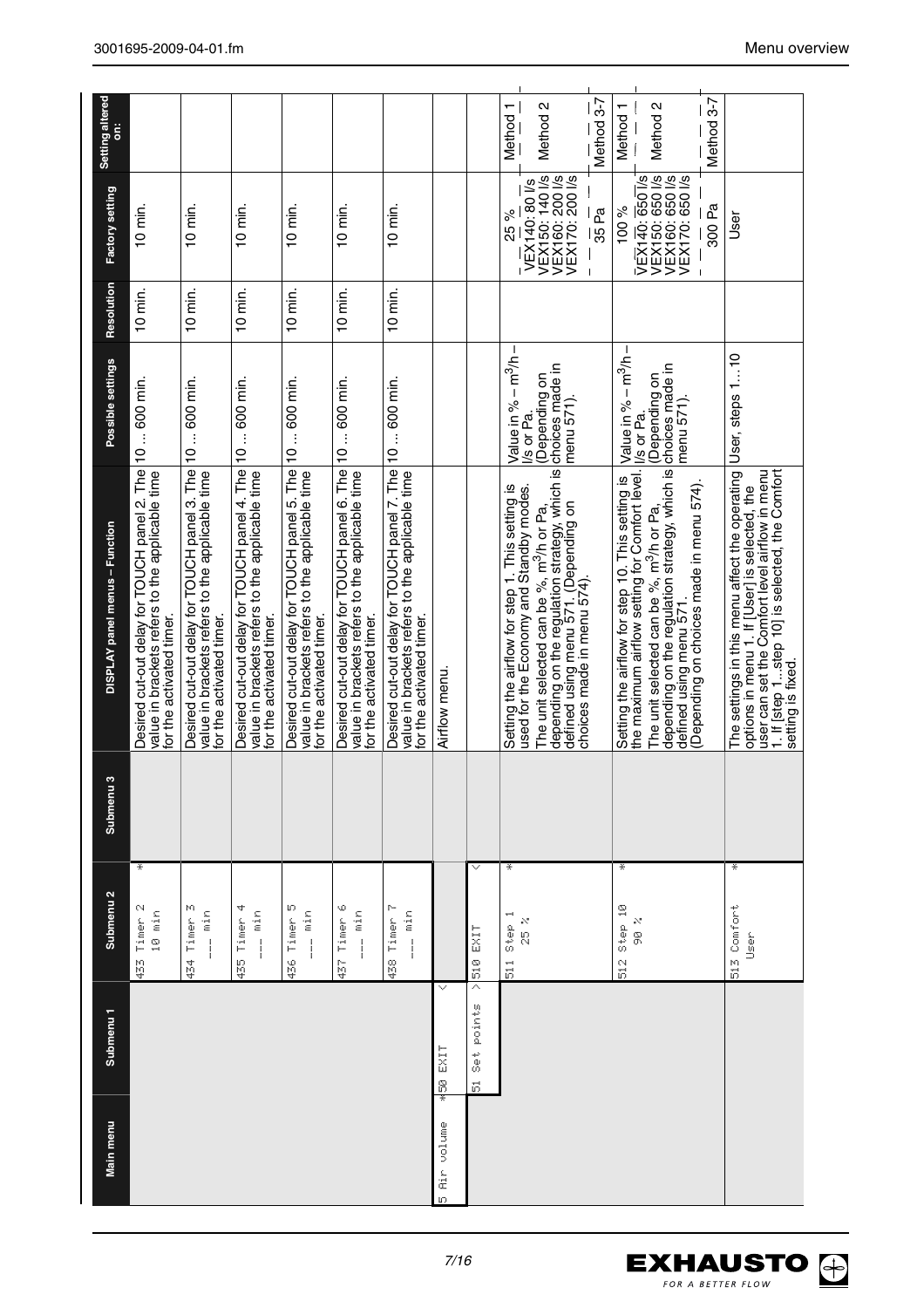| Setting altered                | Methods 1,<br>2, 5, 6, 7                                        |                        |                                                                                                                                                                                        |                                                                                                                   |                                           |                                                                                                                                                                                                                                                                                           |                                                                                                                             |                           |                                             |                                                                                                                                                                                                                                                                                          |                                                                                                                                                                                   |                                                                                                                               |              |
|--------------------------------|-----------------------------------------------------------------|------------------------|----------------------------------------------------------------------------------------------------------------------------------------------------------------------------------------|-------------------------------------------------------------------------------------------------------------------|-------------------------------------------|-------------------------------------------------------------------------------------------------------------------------------------------------------------------------------------------------------------------------------------------------------------------------------------------|-----------------------------------------------------------------------------------------------------------------------------|---------------------------|---------------------------------------------|------------------------------------------------------------------------------------------------------------------------------------------------------------------------------------------------------------------------------------------------------------------------------------------|-----------------------------------------------------------------------------------------------------------------------------------------------------------------------------------|-------------------------------------------------------------------------------------------------------------------------------|--------------|
| Factory setting                | 00.1                                                            |                        |                                                                                                                                                                                        | 50 %                                                                                                              |                                           |                                                                                                                                                                                                                                                                                           | <b>VEX140, VEX150</b><br>and VEX160                                                                                         | $K_p = 0.2$<br>T_j = 15 s | $K_p = 0.05$<br>T_i = 15 s<br><b>VEX170</b> |                                                                                                                                                                                                                                                                                          |                                                                                                                                                                                   | $0.2\%$ /Pa<br>25 s                                                                                                           |              |
| Resolution                     | $\overline{0}$                                                  |                        | $\frac{5}{6}$                                                                                                                                                                          | $\frac{5}{6}$                                                                                                     |                                           |                                                                                                                                                                                                                                                                                           | 0,01%<br>(m <sup>3</sup> /h)                                                                                                | ပ                         |                                             | 1 Pa                                                                                                                                                                                                                                                                                     | 1 Pa                                                                                                                                                                              | $0.1\%$ /Pa<br>$\frac{8}{1}$                                                                                                  |              |
| Possible settings              | 0.502.00                                                        |                        |                                                                                                                                                                                        | [Depending on the<br>setting in menu<br>$\therefore$ 100 %.<br>571                                                |                                           |                                                                                                                                                                                                                                                                                           | $0,01$ 0.25 % (m <sup>3</sup> /h)<br>is<br>K                                                                                | $T_i$ : 1  25 s           |                                             |                                                                                                                                                                                                                                                                                          |                                                                                                                                                                                   | K_p: 0.1  2.5 %/<br> Pa<br>[i:125s]                                                                                           |              |
| DISPLAY panel menus - Function | Setting the balance between the supply and<br>extraction lines. |                        | value can be read irrespective of whether you<br>The current speed of the extraction fan. This<br>are using manual control, and of whether<br>control is based on airflow or pressure. | menu is only available if method 4 is selected<br>in menu 571.<br>Setting the constant value for extraction. This | The menu displays the extraction airflow. | available if method 2 is selected in menu 571.<br>The menu displays the current setting for the<br>regulation of the extraction airflow. If<br>icourdoor air temperature, CO <sub>2</sub> or humidity<br>necessary, the setting can be compensated<br>This menu and its submenus are only | The submenu displays the proportional<br>amplification and integration action time for<br>egulating the extraction airflow. |                           |                                             | can only be accessed if pressure regulation of<br>extraction duct (shown if an analogue module<br>with address 0 is registered). The submenus<br>method 3, 5 or 7 has been selected in menu<br>the extraction pressure is applied, i.e. if<br>The menu shows the pressure in the<br>571. | If necessary, the setting can be compensated<br>for outdoor air temperature, CO <sub>2</sub> or humidity<br>The current setting for the regulation of the<br>extraction pressure. | amplification and integration action time for<br>The submenu displays the proportional<br>regulating the extraction pressure. |              |
| c<br>Submenu                   |                                                                 |                        | 5210 EXIT                                                                                                                                                                              | 5211 Constant<br>28<br>20                                                                                         | EXIT<br>5228                              | Set point<br>471 1/s<br>$\frac{2}{2}$                                                                                                                                                                                                                                                     | 5222 Service                                                                                                                |                           |                                             | $> 5230$ EXIT                                                                                                                                                                                                                                                                            | 5231 Set point<br>396 Pa                                                                                                                                                          | Service<br>5232                                                                                                               |              |
| Submenu <sub>2</sub>           | ¥<br>514 Balance<br>$\frac{\odot}{4}$                           | v<br>$>$ 520 EXIT      | ×<br>$\frac{\delta}{\epsilon}$<br>ř<br>$\tilde{8}$                                                                                                                                     |                                                                                                                   | Ä<br>522 Air volume<br>$\frac{8}{2}$      |                                                                                                                                                                                                                                                                                           |                                                                                                                             |                           |                                             | 523 Pressure<br>$\frac{1}{\omega}$                                                                                                                                                                                                                                                       |                                                                                                                                                                                   |                                                                                                                               | $>$ 530 EXIT |
| Submenu <sub>1</sub>           |                                                                 | air<br>a<br>52 Extract |                                                                                                                                                                                        |                                                                                                                   |                                           |                                                                                                                                                                                                                                                                                           |                                                                                                                             |                           |                                             |                                                                                                                                                                                                                                                                                          |                                                                                                                                                                                   |                                                                                                                               | S3 Supple 55 |
| Main menu                      |                                                                 |                        |                                                                                                                                                                                        |                                                                                                                   |                                           |                                                                                                                                                                                                                                                                                           |                                                                                                                             |                           |                                             |                                                                                                                                                                                                                                                                                          |                                                                                                                                                                                   |                                                                                                                               |              |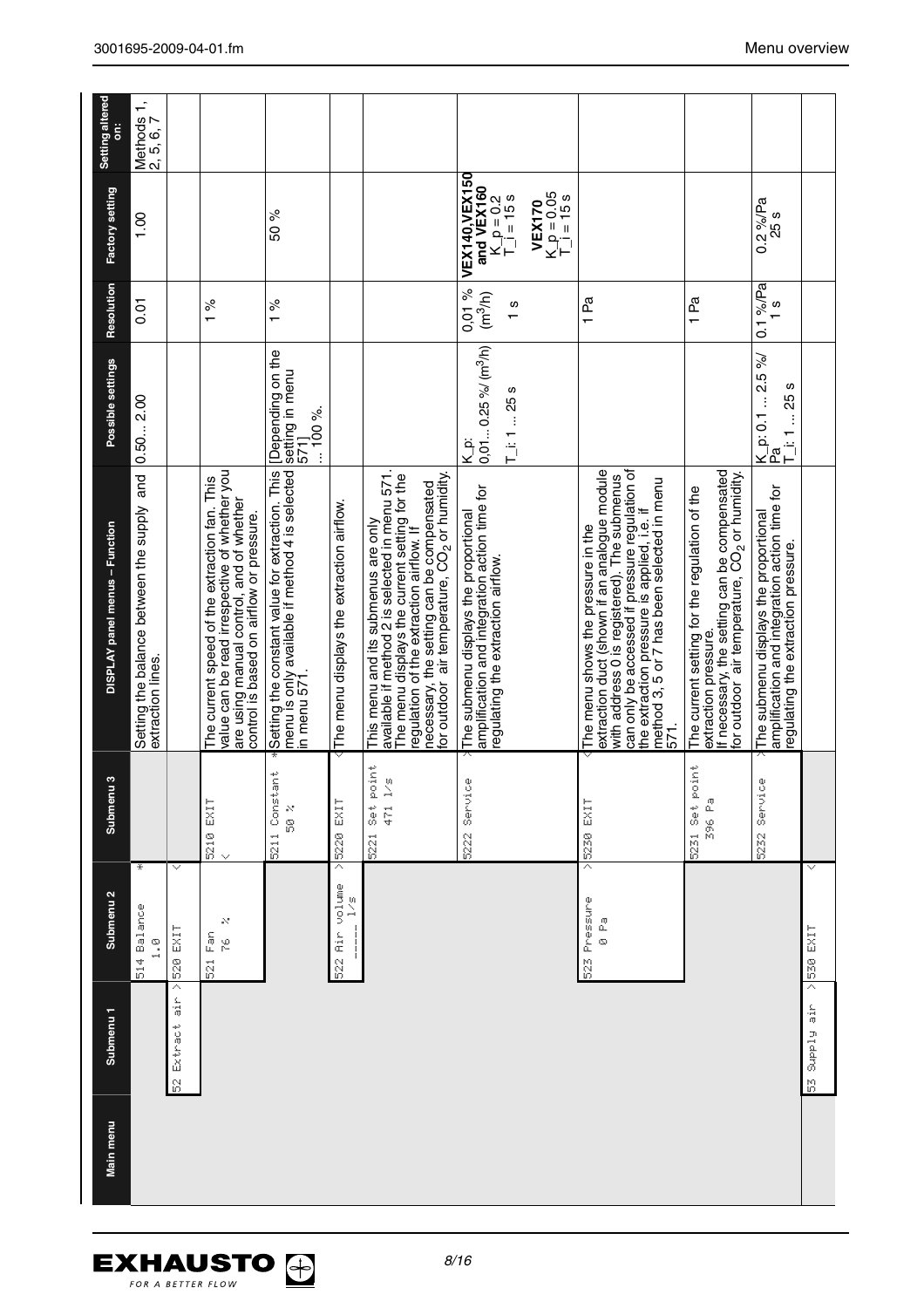| Submenu <sub>1</sub><br>Main menu | Submenu <sub>2</sub>                    | c<br>Submenu                       | DISPLAY panel menus - Function                                                                                                                                                                                                                                                           | Possible settings                                                      | Resolution                   | Factory setting                                                            | <b>Setting altered</b><br>ä |
|-----------------------------------|-----------------------------------------|------------------------------------|------------------------------------------------------------------------------------------------------------------------------------------------------------------------------------------------------------------------------------------------------------------------------------------|------------------------------------------------------------------------|------------------------------|----------------------------------------------------------------------------|-----------------------------|
|                                   | ×<br>م<br>ح<br>531 Fan                  | >5310 EXIT                         | value can be read irrespective of whether you<br>The current speed of the supply air fan. This<br>are using manual control, and of whether<br>control is based on airflow or pressure.                                                                                                   |                                                                        | $\frac{5}{6}$                |                                                                            |                             |
|                                   |                                         | 5311 Constant<br>Ņ<br>S)           | Likewise, it is only possible to set a constant<br>supply value if method 3 was selected in<br>menu 571.                                                                                                                                                                                 | [Depending on the<br>setting in menu<br>571]<br>$\therefore$ 100 %.    | $\frac{96}{6}$               | 50 %                                                                       |                             |
|                                   | ⊼<br>532 Air volume<br>$\sum_{i=1}^{n}$ | 5320 EXIT                          | The menu displays the supply airflow.                                                                                                                                                                                                                                                    |                                                                        |                              |                                                                            |                             |
|                                   |                                         | point<br>530 1/5<br>÷<br>೫<br>5321 | 571. The menu displays the current setting for<br>necessary, the setting can be compensated<br>for outdoor air temperature, CO <sub>2</sub> or humidity<br>This menu and its submenus are only<br>available if method 2 was selected in menu<br>the regulation of the supply airflow. If |                                                                        |                              |                                                                            |                             |
|                                   |                                         | Φ<br>Servic<br>5322                | amplification and integration action time for<br>regulating the supply_airflow.<br>The submenu displays the proportional                                                                                                                                                                 | $0.01$ 0.25 % (m <sup>3</sup> /h)<br>$K_{\overline{q}}$                | 0,01%<br>(m <sup>3</sup> m)  | <b>VEX140, VEX150</b><br>and VEX160                                        |                             |
|                                   |                                         |                                    |                                                                                                                                                                                                                                                                                          | $T_i$ : 1 25 s                                                         | $\frac{8}{1}$                | $K_p = 0.05$<br>$T_i = 15 s$<br>$K_p = 0.2$<br>T_i = 15 s<br><b>VEX170</b> |                             |
|                                   | Δ<br>533 Pressure<br>e<br>0             | 5330 EXIT                          | only be accessed if pressure regulation of the<br>supply pressure is applied, i.e. if method 4, 6<br>or 7 has been selected in menu 571.<br>address 1 is registered). The submenus can<br>The menu shows the pressure in the supply<br>air duct (shown if an analogue module with        |                                                                        | 1 Pa                         |                                                                            |                             |
|                                   |                                         | 5331 Set point<br>100 Pa           | supply pressure.<br>If necessary, the setting can be compensated<br>for outdoor air temperature, CO <sub>2</sub> or humidity.<br>The current setting for the regulation of the                                                                                                           |                                                                        | 1 Pa                         |                                                                            |                             |
|                                   |                                         | Φ<br>5332 Servic                   | amplification and integration action time for<br>The submenu displays the proportional<br>regulating the supply pressure.                                                                                                                                                                | $\frac{ K_p }{ P_a }$ p: 0.1 2.5 %/<br>$-25$ s<br>$\frac{1}{\sqrt{2}}$ | $0.1\%$ /Pa<br>$\frac{8}{1}$ | $0.2\%$ /Pa<br>25 s                                                        |                             |
| Comp.<br>့<br>54 Outd.<br>27.1    | v<br>EXIT<br>> 540                      |                                    | Compensation (reduction) of airflow if the outdoor<br>air temperature falls. The menu displays the<br>outdoor air temperature.                                                                                                                                                           |                                                                        | $0.1\degree C$               |                                                                            |                             |
|                                   | ∗<br>541 Activating<br>No               |                                    | Activation of outdoor air temperature<br>compensation.                                                                                                                                                                                                                                   | Yes/No                                                                 |                              | $\frac{1}{2}$                                                              |                             |
|                                   | ÷<br>3. 0T-10<br>0T-1 2t9               |                                    | The low set point for outdoor air temperature -20  0 °C<br>compensation.                                                                                                                                                                                                                 |                                                                        | $3^{\circ}$ 1                | $Oo$ 0 -                                                                   |                             |

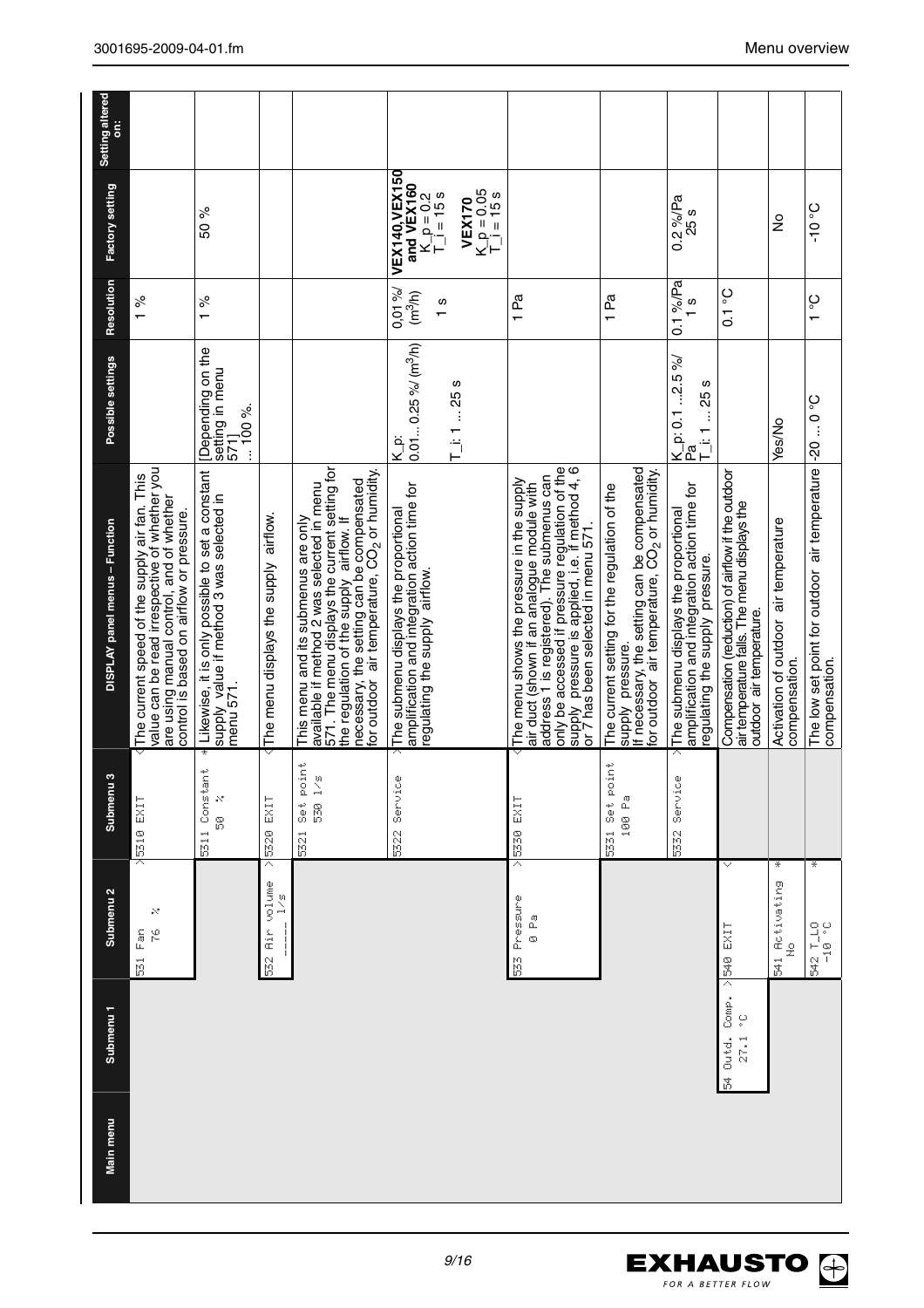| Main menu | Submenu <sub>1</sub>                    | Submenu <sub>2</sub>                     | w<br>Submenu | DISPLAY panel menus - Function                                                                                                                                                                                                                                                                                                                                                                                                                                                                                                                      | Possible settings    | Resolution           | Factory setting                               | Setting altered<br>ä |
|-----------|-----------------------------------------|------------------------------------------|--------------|-----------------------------------------------------------------------------------------------------------------------------------------------------------------------------------------------------------------------------------------------------------------------------------------------------------------------------------------------------------------------------------------------------------------------------------------------------------------------------------------------------------------------------------------------------|----------------------|----------------------|-----------------------------------------------|----------------------|
|           |                                         | $\ddot{}$<br>543 T_HI<br>10 °C           |              | The high set point for outdoor air temperature 5<br>compensation.                                                                                                                                                                                                                                                                                                                                                                                                                                                                                   | $-20^{\circ}$ OS $-$ | $rac{1}{\sqrt{2}}$   | $3^{\circ}$ 0 t                               |                      |
|           | ᄎ<br>1200 ppm<br>55 002                 | 550 EXIT                                 |              | registered, the current CO <sub>2</sub> concentration will<br>be displayed in ppm, and the $\mathbb{CO}_{2}$<br>compensation submenus will be accessible.<br>If an analogue module with address 2 is                                                                                                                                                                                                                                                                                                                                                |                      | 10 ppm               |                                               |                      |
|           |                                         | ∗<br>800 ppm<br>$002 - 10$<br>$\vec{5}$  |              | The low set point for CO <sub>2</sub> compensation.                                                                                                                                                                                                                                                                                                                                                                                                                                                                                                 | 0  1900 ppm          | 100 ppm              | 800 ppm                                       |                      |
|           |                                         | ÷<br>1200 ppm<br>552 CO2_HI              |              | The high set point for CO <sub>2</sub> compensation.                                                                                                                                                                                                                                                                                                                                                                                                                                                                                                | 100  2000 ppm        | 100 ppm              | 1200 ppm                                      |                      |
|           | 85<br>56 RH<br>$\overline{\phantom{a}}$ | $> 560$ EXIT                             |              | registered, the current humidity level will be<br>displayed in RH, and the RH compensation<br>If an analogue module with address 3 is<br>submenus will be accessible.                                                                                                                                                                                                                                                                                                                                                                               |                      | $\frac{96}{6}$       |                                               |                      |
|           |                                         | ÷<br>으<br>보<br>N<br>e<br>S<br><u>รี</u>  |              | The low set point for humidity compensation.                                                                                                                                                                                                                                                                                                                                                                                                                                                                                                        | 20  85 %             | ಸಿ<br>$\overline{ }$ | 60 %                                          |                      |
|           |                                         | ÷<br>RH_HI<br>8<br><u>្ល</u>             |              | The high set point for humidity compensation. 30                                                                                                                                                                                                                                                                                                                                                                                                                                                                                                    | 95 %<br>$\vdots$     | ಸಿ<br>$\overline{ }$ | 80 %                                          |                      |
|           | Α<br>Service<br>$\frac{1}{5}$           | <b>STO EXIT</b>                          |              |                                                                                                                                                                                                                                                                                                                                                                                                                                                                                                                                                     |                      |                      |                                               |                      |
|           |                                         | 571 Method<br>$\rightarrow$              |              | Setting the required airflow regulation method. 1  7<br>Constant pressure-regulated extraction<br>Constant pressure-regulated extraction<br>Constant pressure-regulated supply air<br>Constant pressure-regulated supply air<br>Constant pressure regulation of both<br>The following methods can be selected:<br>with slave-controlled extraction.<br>with slave-controlled supply air.<br>extraction and supply air.<br>with set supply air.<br>with set extraction.<br>Manual control.<br>Airflow control.<br>$\div$<br>പ്പ് ന്<br>ம்<br>4.<br>ဖ |                      |                      | $\overline{\phantom{0}}$                      |                      |
|           |                                         | 572 Flow unit<br>1/5                     |              | Selection of airflow unit. The selection of the<br>unit does not influence the unit used for the<br>proportional amplification of the airflow<br>regulation.                                                                                                                                                                                                                                                                                                                                                                                        | $m3/h,$ $1/s$        |                      | n <sup>3</sup> /h                             |                      |
|           |                                         | AFC Alarm<br>$\frac{9}{2}$<br>าคู่<br>โด |              | Activation of airflow alarm.                                                                                                                                                                                                                                                                                                                                                                                                                                                                                                                        | Yes, No              |                      | AFC (Factory<br>fittet): Yes<br>$\frac{1}{2}$ |                      |
|           |                                         | 574 MOTOR_1_MIN<br>25 %                  |              | Minimum motor speed for extraction.                                                                                                                                                                                                                                                                                                                                                                                                                                                                                                                 | 10100%               | 1%                   | 25 %                                          |                      |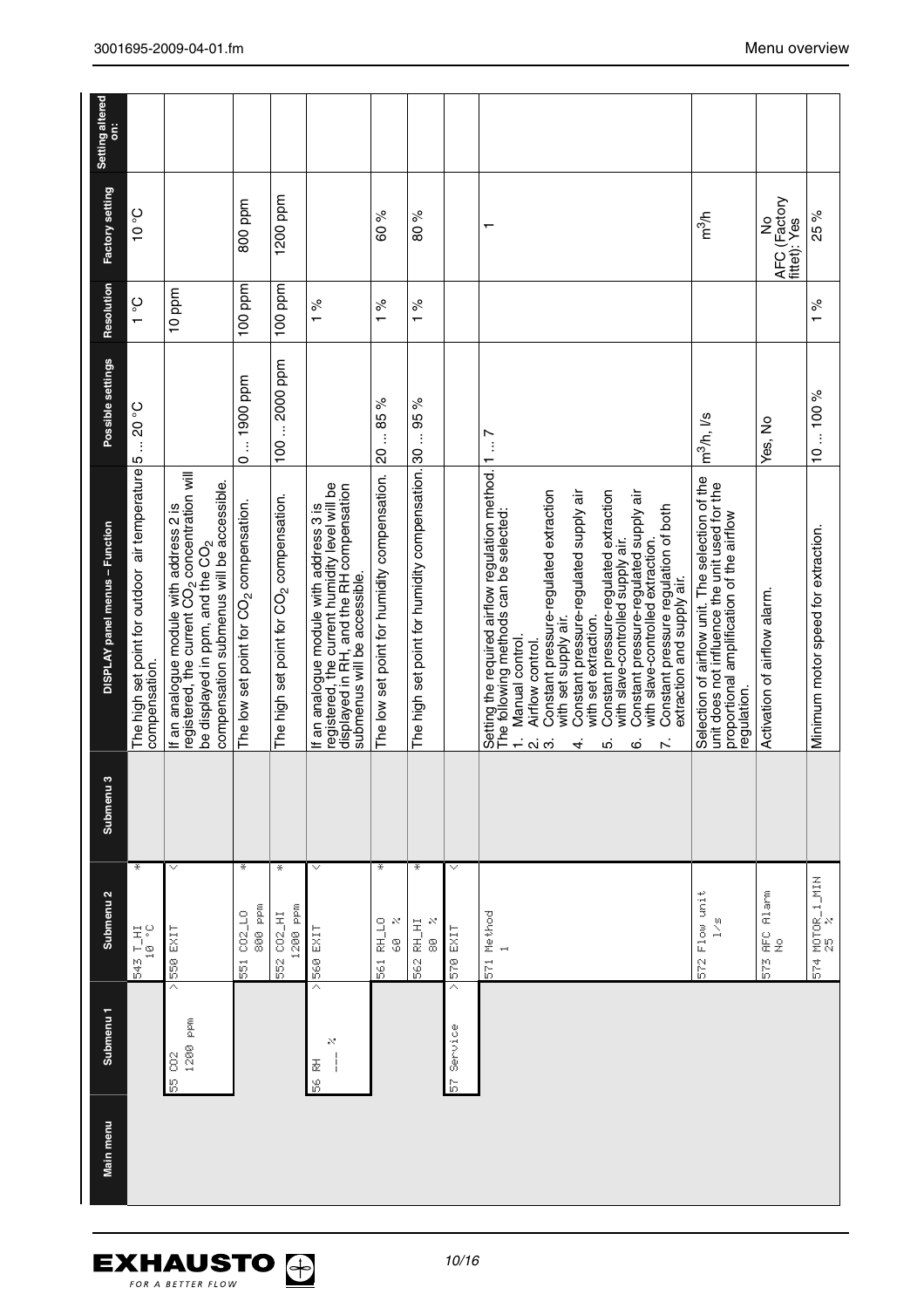| Submenu <sub>1</sub><br>Main menu    | Submenu <sub>2</sub>                          | Submenu <sub>3</sub>                                                           | DISPLAY panel menus - Function                                                                                                                                                        | Possible settings          | Resolution                  | Factory setting         | <b>Setting altered</b><br>$\ddot{\tilde{\mathsf{s}}}$ |
|--------------------------------------|-----------------------------------------------|--------------------------------------------------------------------------------|---------------------------------------------------------------------------------------------------------------------------------------------------------------------------------------|----------------------------|-----------------------------|-------------------------|-------------------------------------------------------|
|                                      | 575 MOTOR_2_MIN                               |                                                                                | Minimum motor speed for supply air.                                                                                                                                                   | 10100%                     | $\frac{5}{6}$               | 25 %                    |                                                       |
| <b>SPO EXIT</b><br>Temperature<br>Ø. | $\checkmark$                                  |                                                                                |                                                                                                                                                                                       |                            |                             |                         |                                                       |
| ×<br>61 Heat<br>$\odot$              |                                               |                                                                                | Control signal for heating surface.                                                                                                                                                   |                            | ಸಿ<br>$\overline{ }$        |                         |                                                       |
| Ņ<br>Beape<br>100<br>Š,              |                                               |                                                                                | Control signal for bypass.                                                                                                                                                            |                            | ್ನೆ<br>$\overline{ }$       |                         |                                                       |
| Cooling<br>$\mathcal{S}$<br>4<br>ð,  |                                               |                                                                                | Control signal for cooling surface, if fitted.                                                                                                                                        |                            | ಸಿ<br>$\overline{ }$        |                         |                                                       |
| 64 Supl.airtemp<br>$15.0\degree C$   | v<br>640 EXIT                                 |                                                                                | Supply air temperature. Access is also<br>granted to the supply air temperature<br>submenus.                                                                                          |                            | $0.1\degree$                |                         |                                                       |
|                                      | Set point<br>$16.0 \degree C$<br>$rac{41}{5}$ |                                                                                | regulator. (The output of the room regulator, if<br>room regulation has been selected.)<br>Setting for the supply air temperature                                                     |                            | $0.1\degree$                |                         |                                                       |
|                                      | 642 Outd. Comp. > 6420 EXIT                   |                                                                                | lf room-temperature regulation is not selected<br>(menu 681), this menu provides access to the<br>submenus for outdoor air temperature<br>compensation of the supply air temperature. |                            |                             |                         |                                                       |
|                                      |                                               | 6421 STRRT_LO<br>$-10.5$                                                       | The low limit for compensation.                                                                                                                                                       | $0.0 - 0.2$                | ပ္စ<br>$\overline{ }$       | $3^{\circ}$ 0 L-        |                                                       |
|                                      |                                               | o, O<br>9<br>6422 COMP<br>0. 0                                                 | Degree of compensation at low temperatures.                                                                                                                                           | $O^0$ 1.0 $O^0$            | $0.1\degree$ C/ $\degree$ C | $O^\circ$ C/ $^\circ$ C |                                                       |
|                                      |                                               | $\vec{F}$<br>$\frac{\zeta_{\rm D}}{\zeta}$<br>START,<br>$\frac{6}{11}$<br>6423 | The high limit for compensation.                                                                                                                                                      | $-20$ °C<br>ю              | $\frac{1}{2}$               | $3^{\circ}$ 0 t         |                                                       |
|                                      |                                               | ÷<br>$\sum_{\alpha}$<br>Ë<br>6424 COMP<br>0. 0                                 | Degree of compensation at high<br>temperatures.                                                                                                                                       | $0,01.0$ °C/°C             | $O0.1$ or $O0$              | $O.0 \cdot O.0$         |                                                       |
|                                      | ž<br>့<br>쁰<br>643 MIN                        |                                                                                | temperature for outdoor air compensation<br>Setting the lowest permissible supply air<br>and room temperature regulation.                                                             | $1020^{\circ}$ C           | $\frac{1}{2}$               | O <sub>o</sub>          |                                                       |
|                                      | ÷<br>Ş<br>Ş<br>644 MRX                        |                                                                                | temperature for outdoor air compensation<br>Setting the highest permissible supply air<br>and room temperature regulation.                                                            | 3040°C                     | ပ္စ<br>$\overline{ }$       | <b>O</b> <sub>°</sub> 0 |                                                       |
|                                      | ¥<br>$10^{\circ}$ °C<br>645 MRX At            |                                                                                | the supply air temperature may be below the<br>Setting the maximum amount - in °C - that<br>room temperature.                                                                         | $2 - 15$ °C                | $1^{\circ}$                 | O <sub>o</sub>          |                                                       |
|                                      | 646 Service                                   | >6460 EXIT                                                                     |                                                                                                                                                                                       |                            |                             |                         |                                                       |
|                                      |                                               | $2.8 \times 2.0$<br>6461 K_p                                                   | Setting the proportional amplification for the<br>supply air temperature regulator.                                                                                                   | 0.5  10,0 % <sup>o</sup> C | $0.1\%$ <sup>o</sup> C      | 2.0%/°C                 |                                                       |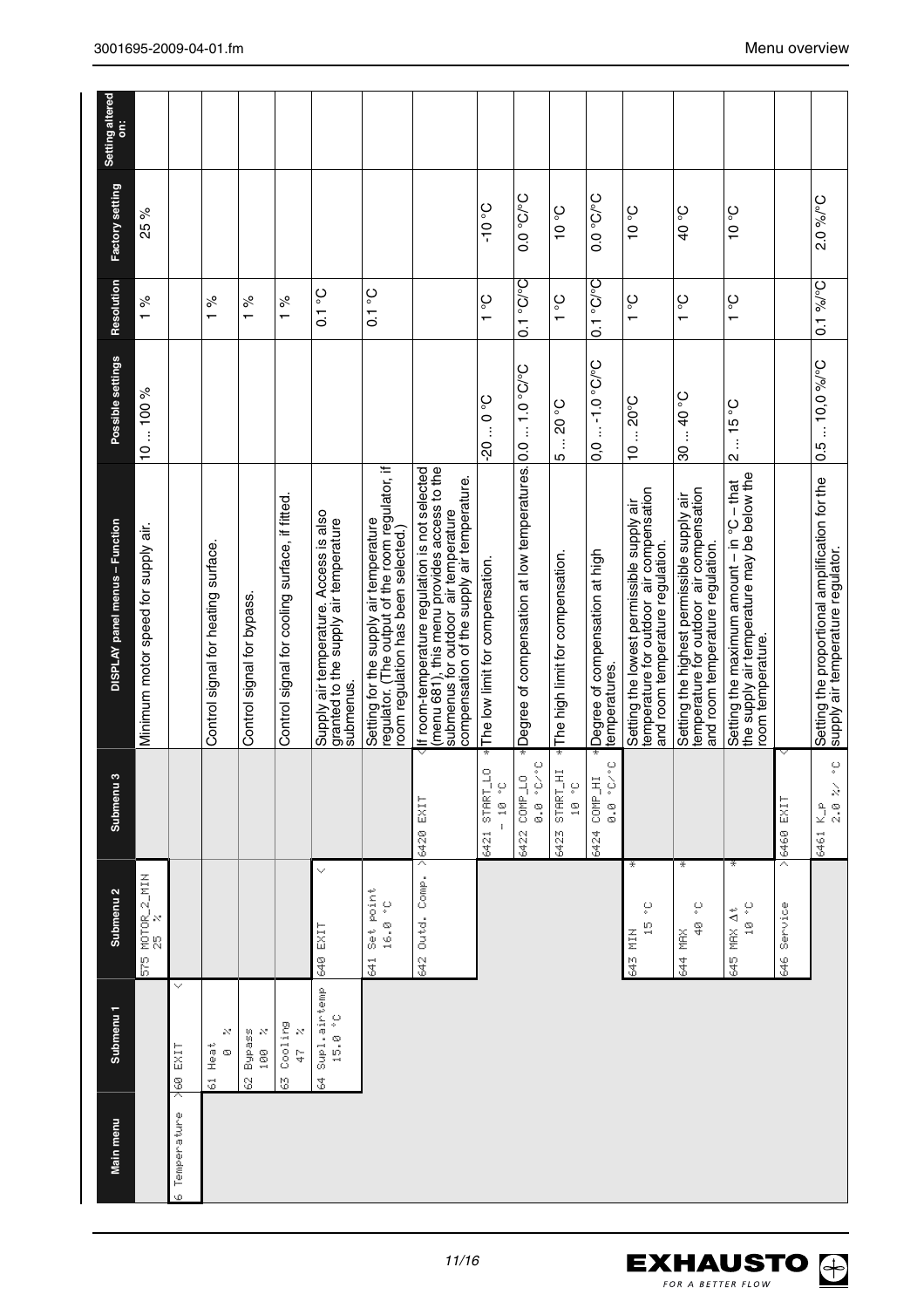| The integration action time for regulation of<br>DISPLAY panel menus - Function<br>the supply air temperature.<br>w<br>Submenu<br>180<br>6462 T_i         |
|-----------------------------------------------------------------------------------------------------------------------------------------------------------|
| temperature regulation has been selected<br>The current room temperature. If room<br>(menu 681), you can also access the<br>submenus that deal with this. |
| The current setting of the room temperature<br>regulator.                                                                                                 |
| Summer temperature compensation.<br>comp >6520 EXIT                                                                                                       |
| Compensation limit<br>¥<br>START<br>6521                                                                                                                  |
| Degree of compensation.<br>5522 Comp                                                                                                                      |
| 6530 EXIT                                                                                                                                                 |
| Setting the proportional amplification for the<br>room temperature regulator.<br>့<br>$3.0 \degree C$<br>6531 K_P                                         |
| The integration action time for regulation of<br>the room temperature.<br>И<br>6532 T_i<br>8g7                                                            |
| Setting the Comfort level temperature limits.                                                                                                             |
| Setting the permissible temperature deviation  0.5 °C<br>at Comfort level.                                                                                |
| Setting the permissible temperature deviation<br>at Standby level.                                                                                        |
| Setting the cooling limit for Economy level                                                                                                               |
| Setting the heating limit for Economy level                                                                                                               |
| This menu provides access to the setting of<br>the night-time cooling function.                                                                           |
| Time for the last start of night-time cooling.                                                                                                            |
| operation has been active during this 24-hour<br>Reading showing how long night-time<br>period.                                                           |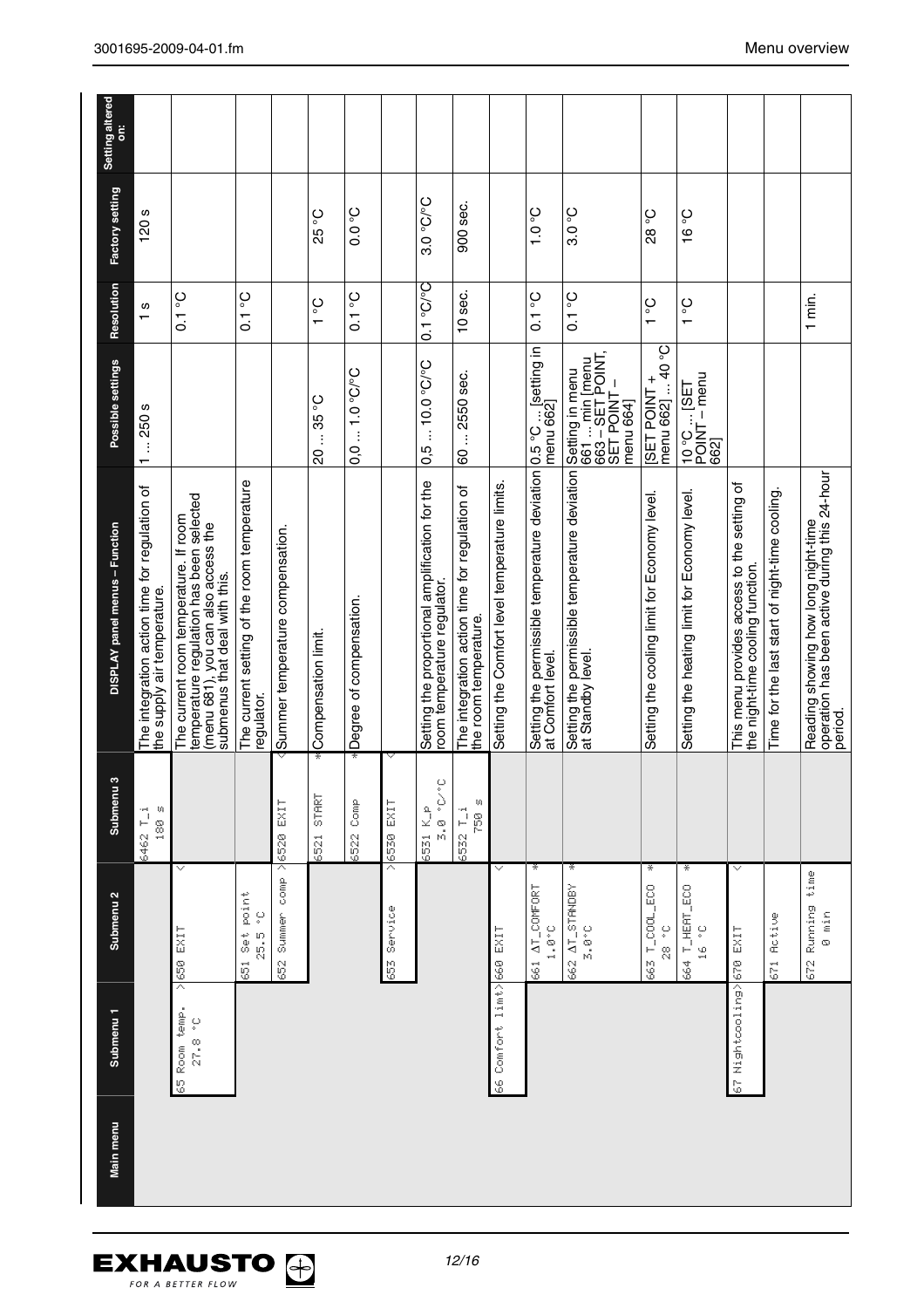| Main menu | Submenu <sub>1</sub>               | Submenu <sub>2</sub>                               | Submenu <sub>3</sub>                         | DISPLAY panel menus - Function                                                                   | Possible settings  | Resolution            | Factory setting | Setting altered<br>Ë |
|-----------|------------------------------------|----------------------------------------------------|----------------------------------------------|--------------------------------------------------------------------------------------------------|--------------------|-----------------------|-----------------|----------------------|
|           |                                    | ∗<br>673 Activating<br>$\frac{9}{2}$               |                                              | Activation of night-time cooling function.                                                       | Yes/No             |                       | ş               |                      |
|           |                                    | 674 Outd. temp.<br>27.7 °C                         |                                              | Reading the current outdoor air temperature.                                                     |                    | $0.1\degree$          |                 |                      |
|           |                                    | ÷<br>675 Min temp.<br>$15 - 0$                     |                                              | Minimum outdoor air temperature for night-<br>time cooling.                                      | $5 - 15$ °C        | $1^{\circ}$ C         | $15\degree C$   |                      |
|           |                                    | ÷<br>676 STRRT<br>$\Theta$ : 00                    |                                              | Start time for night-time cooling.                                                               | 0.009.00           | 1:00                  | 0:00            |                      |
|           | λ<br>68 Service                    | 680 EXIT                                           |                                              |                                                                                                  |                    |                       |                 |                      |
|           |                                    | 681 RoomControl*<br>$\frac{9}{2}$                  |                                              | Selection of room temperature regulation.                                                        | Yes/No             |                       | ş               |                      |
| Safety    | $\checkmark$<br>$\frac{1}{2}$ EXIT |                                                    |                                              |                                                                                                  |                    |                       |                 |                      |
|           | 71 Frost safetal710 EXIT           |                                                    |                                              |                                                                                                  |                    |                       |                 |                      |
|           |                                    | 50.0 °C<br>TE-HOW<br>$\frac{1}{2}$                 |                                              | Temperature sensor in return pipe from water<br>heater surface (internal).                       |                    | $0.1\degree C$        |                 |                      |
|           |                                    | 50.0 °C<br>712 TS-MUM                              |                                              | Temperature sensor in external pipeline from<br>water heater surface.                            |                    | $O0$ 1.0              |                 |                      |
|           |                                    | Ť<br>Stop limit<br>Ş<br>$\frac{10}{14}$<br>ri<br>N |                                              | Temperature for cut-out of the unit due to frost 5  20 °C<br>protection of water heater surface. |                    | $1^{\circ}$ C         | 13°C            |                      |
|           |                                    | ÷<br>714 Restart<br>ŏ                              |                                              | Number of automatic restart attempts - 0 x<br>means Manual reset.                                | ن.<br>أ<br>$\circ$ | $\mathbf$             | 5               |                      |
|           |                                    | ÷<br>715 By stop<br>$25 - 5$                       |                                              | "Constant heating temperature" if the unit is<br>stopped.                                        | 2040°C             | ပ္စ<br>$\overline{ }$ | 25 °C           |                      |
|           |                                    | 716 Service                                        | $>$ 7160 EXIT                                |                                                                                                  |                    |                       |                 |                      |
|           |                                    |                                                    | ့<br>$\mathcal{S}_{\mathcal{A}}$<br>7161 K_p | Setting the proportional amplification for the<br>constant heating regulator.                    | $125\%C$           | 3°/°6                 | 3°/°6           |                      |
|           |                                    |                                                    | ි<br>ල<br>7162 T_i                           | Setting the integration action time for the<br>constant heating regulator.                       | 1250s              | $\frac{8}{1}$         | 20 s            |                      |
|           |                                    |                                                    | 7163 TS-MUM<br>$\frac{Q}{Z}$                 | Selection of external temperature sensor.                                                        | Yes/No             |                       | $\frac{1}{2}$   |                      |
|           | 72 De-Frosting > 720 EXIT          |                                                    |                                              |                                                                                                  |                    |                       |                 |                      |
|           |                                    | 721 Rotive                                         |                                              | Time for the last start of de-icing process.                                                     |                    |                       |                 |                      |
|           |                                    | 27.2 °C<br>722 TE 12                               |                                              | Reading the current outdoor exhaust<br>temperature.                                              |                    | $0.1\degree C$        |                 |                      |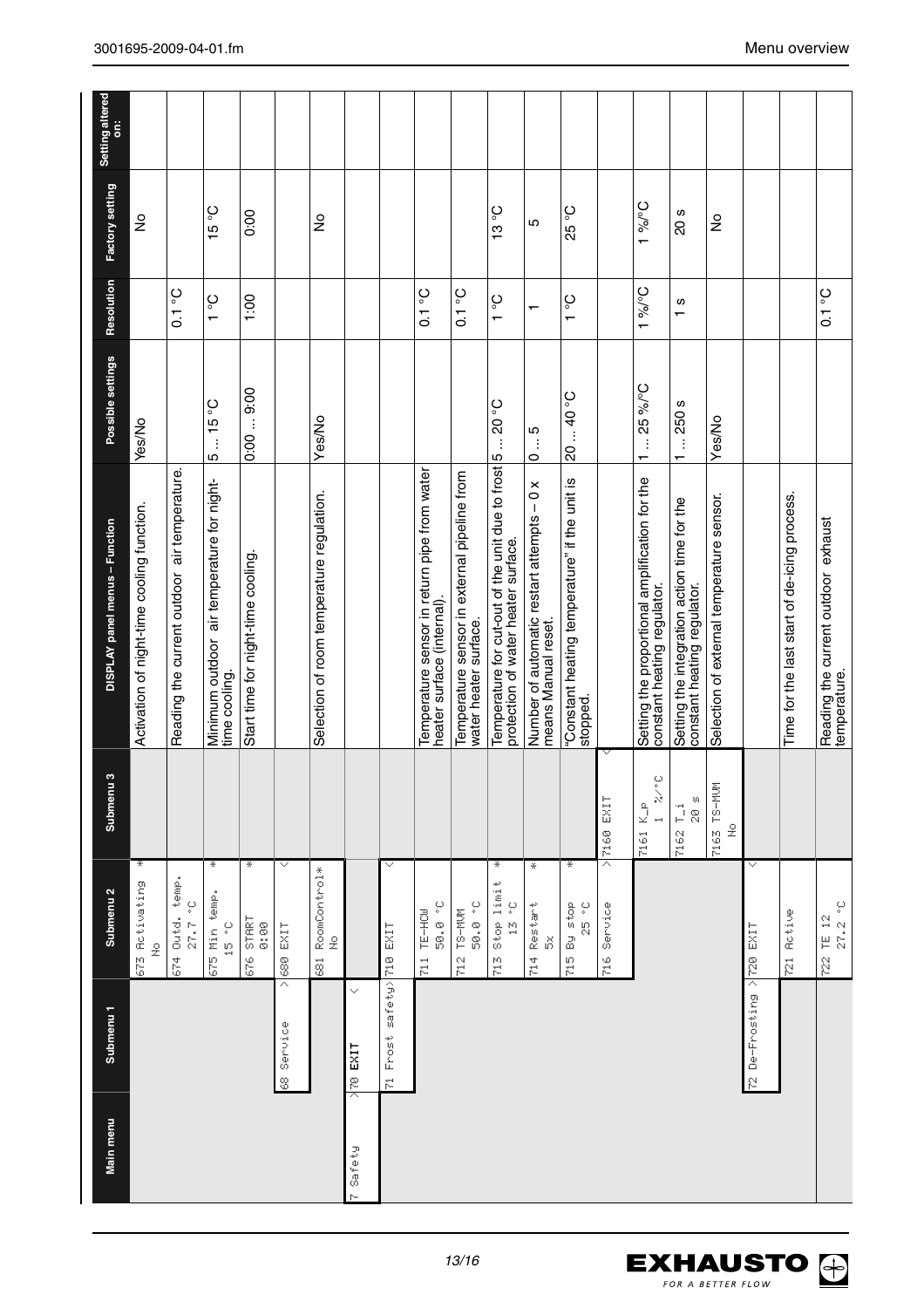| Main menu         | Submenu <sub>1</sub>                  | Submenu <sub>2</sub>                                                     | $\frac{3}{4}$<br>Submen       | DISPLAY panel menus - Function                                                                                                                                                                                                                                                       | Possible settings        | <b>Resolution</b> | Factory setting | Setting altered<br>ä |
|-------------------|---------------------------------------|--------------------------------------------------------------------------|-------------------------------|--------------------------------------------------------------------------------------------------------------------------------------------------------------------------------------------------------------------------------------------------------------------------------------|--------------------------|-------------------|-----------------|----------------------|
|                   |                                       | ÷<br>$1$ imi $\mathbf t$<br>TE 12<br>ပ္<br>$\mathbb{N}$<br>$\frac{8}{2}$ |                               | Temperature for activation of de-icing.<br>The de-icing process will stop when TE12 is<br>2°C higher than the TE12 limit                                                                                                                                                             | $-1010$ °C               | $1^{\circ}$ C     | $2^{\circ}$ C   |                      |
|                   |                                       | ÷<br>TE 12 delay<br>90 min<br>₹<br>R                                     |                               | Time delay for activation of de-icing.                                                                                                                                                                                                                                               | 1  90 min.               | 1 min.            | 90 min.         |                      |
|                   |                                       | 725 Pressure                                                             |                               | Current pressure deviation across the cross-<br>flow heat-exchanger.                                                                                                                                                                                                                 |                          | $\frac{5}{6}$     |                 |                      |
|                   |                                       | Start press*<br>N<br>8<br>ğ                                              |                               | Deviation from expected pressure for<br>activation of de-icing. The de-icing process<br>will be stopped when the pressure falls to<br>lower than 7/10 of the value entered.                                                                                                          | 70200%                   | 10%               | 80 %            |                      |
|                   |                                       | ∗<br>Alarm time<br>60 min<br>ğ                                           |                               | An alarm is triggered if the de-icing process is 30  120 min.<br>expired.                                                                                                                                                                                                            |                          | $10$ min.         | 60 min.         |                      |
|                   |                                       | ⊼<br>728 Service                                                         | 7280 EXIT                     |                                                                                                                                                                                                                                                                                      |                          |                   |                 |                      |
|                   |                                       |                                                                          | 7281 Method<br>Ainred         | Desired method for de-icing the cross-flow<br>heat-exchanger.                                                                                                                                                                                                                        | AirredBypass             |                   | Airred          |                      |
|                   |                                       |                                                                          | 7282 Detection<br>Temperature | Desired method for registration of de-icing of<br>the cross-flow heat-exchanger.                                                                                                                                                                                                     | Temperature/<br>Pressure |                   | Temperature     |                      |
|                   | 73 Fire                               | 730 EXIT                                                                 |                               | Signal from fire surveillance units releases the<br>fire function of the system. The alarm must be<br>reset manually on the DISPLAY-panel and on<br>the fire surveillance units.                                                                                                     |                          |                   |                 |                      |
|                   |                                       | ÷<br>$731$ Method                                                        |                               | 2) Increases supply and return air to step 10<br>3) Stops return air and increases supply air<br>0) Stops completely in the event of fire<br>1) Stops supply air and increases return air<br>Stops return air and increases supply air<br>Can be set so that the unit:<br>to step 10 | $0 - 3$                  |                   | 0               |                      |
| Alarm<br>$\infty$ | ASS EXIT                              |                                                                          |                               | to step 10.                                                                                                                                                                                                                                                                          |                          |                   |                 |                      |
|                   | ÷<br>A14 22Feb 15:02<br>81 Alarm list |                                                                          |                               | Press and turn the switch to view the last 10<br>alarms on the alarm list.                                                                                                                                                                                                           |                          |                   |                 |                      |
|                   | 82 Reset alarm *<br>$\frac{9}{2}$     |                                                                          |                               | Select "yes" to reset all alarms. (This does not Yes/No<br>always apply to alarms Fi1 and Fi2, see the<br>instructions).                                                                                                                                                             |                          |                   |                 |                      |
| Service<br>œ,     | $\checkmark$<br><b>SHO EXIT</b>       |                                                                          |                               |                                                                                                                                                                                                                                                                                      |                          |                   |                 |                      |
|                   | Ą<br>91 Rhalog I/O                    | 910 EXIT                                                                 |                               |                                                                                                                                                                                                                                                                                      |                          |                   |                 |                      |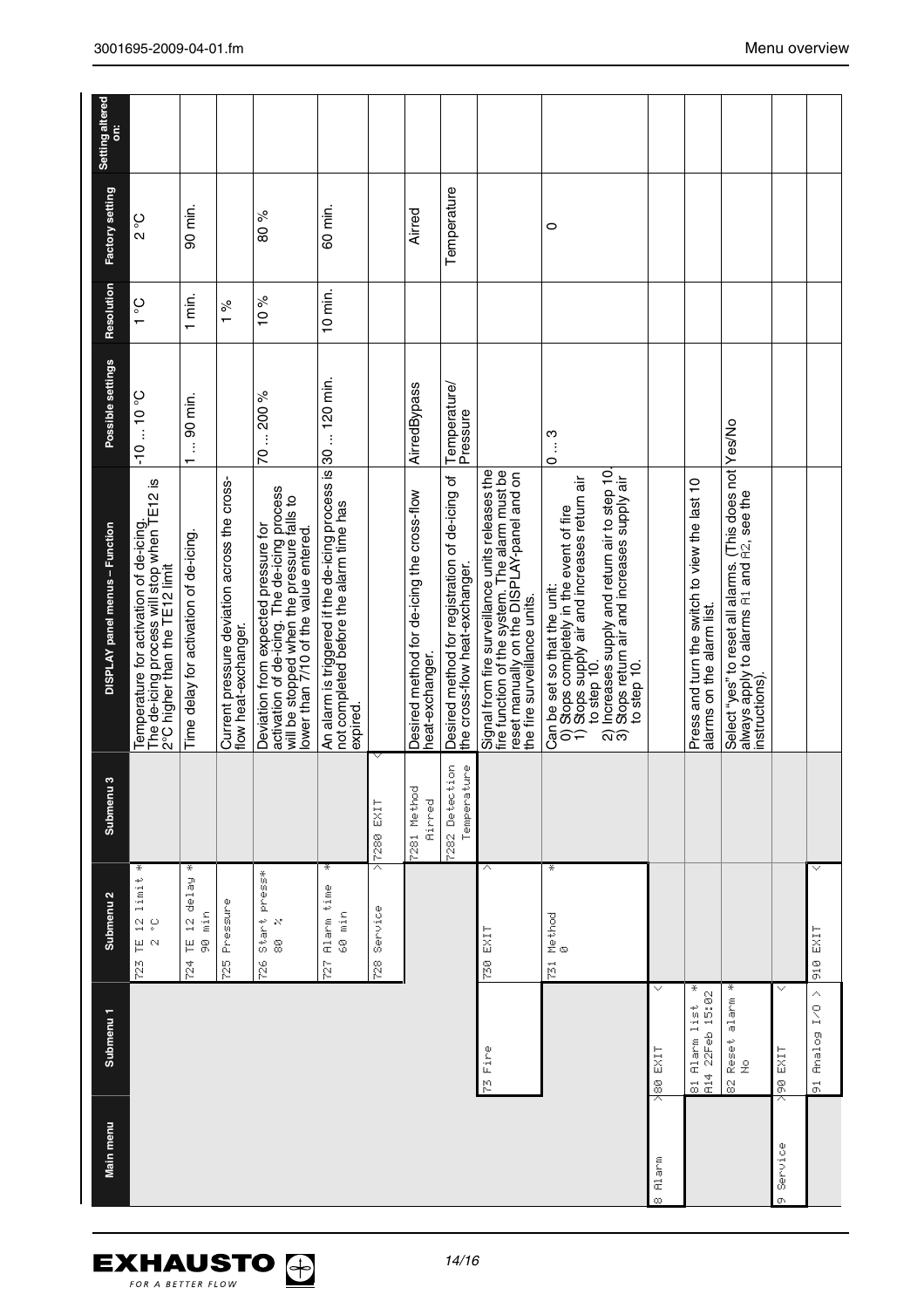| Setting altered<br>ä           |                                                                                |                                                                                                                                 |                                                                         |                                                                 |                                                                                               |                                                                    |                                 |               |                                                           |          |                                             |                              |                                                               |
|--------------------------------|--------------------------------------------------------------------------------|---------------------------------------------------------------------------------------------------------------------------------|-------------------------------------------------------------------------|-----------------------------------------------------------------|-----------------------------------------------------------------------------------------------|--------------------------------------------------------------------|---------------------------------|---------------|-----------------------------------------------------------|----------|---------------------------------------------|------------------------------|---------------------------------------------------------------|
| Factory setting                |                                                                                |                                                                                                                                 |                                                                         |                                                                 |                                                                                               |                                                                    |                                 |               |                                                           |          |                                             | English                      |                                                               |
| Resolution                     | 0.1 V                                                                          | $\frac{1}{10}$                                                                                                                  | 0.1 <sub>V</sub>                                                        |                                                                 |                                                                                               | $\frac{5}{6}$                                                      | 1%                              |               |                                                           |          |                                             |                              |                                                               |
| Possible settings              |                                                                                | 0.010.0                                                                                                                         | 0.010.0                                                                 |                                                                 |                                                                                               | 0100%                                                              | 0100%                           |               |                                                           |          | EC/AC/ACF/FC<br>HCW/HCE/"None"<br>VEX140170 | DK, D, N, S, GB              |                                                               |
| DISPLAY panel menus - Function | Forced control of extraction fan for service and 0,0  10.0 V<br>commissioning. | Forced control of supply fan for service and<br>commissioning.                                                                  | Forced control of bypass damper motor for<br>service and commissioning. | Current compressed gas pressure if a cooling<br>unit is fitted. | event of high gas pressure in the cooling unit.<br>Current reduction of cooling output in the | Forced control of cooling output for service<br>and commissioning. | Manual overriding of MVM-valve. |               | List of EON modules connected to the unit at<br>start-up. |          | Setting the applicable VEX type             | Language selection           | Software version for program, settings and<br>LON-parameters. |
| ø<br>Submenu                   |                                                                                |                                                                                                                                 |                                                                         |                                                                 |                                                                                               |                                                                    |                                 |               |                                                           |          |                                             |                              |                                                               |
| Submenu <sub>2</sub>           | 911 U_fan 1<br>$\begin{array}{c} 0 \\ 4.6 \end{array}$                         | 912 $U_f$ an 2<br>$\begin{array}{c} 1 \, \mathfrak{S} \cdot \mathfrak{S} \end{array} \begin{array}{c} \cup \\ \cup \end{array}$ | $10.0 \cup$<br>913 BPSM                                                 | 914 CoolPGPress<br>e Bar                                        | 915 CoolKUQ Red<br>×<br>©                                                                     | te<br>Se<br>916 Cool<br>×<br>©                                     | MNN LIG<br>×<br>©               | $>$  920 EXIT | ¥<br>921 EDN-Nodes<br>04 devices                          | LIX3 026 | 140-FC-HCM<br>931 UEX type                  | ¥<br>932 Language<br>English | x" xx x" x" xx x" xx<br>933 Version                           |
| Submenu <sub>1</sub>           |                                                                                |                                                                                                                                 |                                                                         |                                                                 |                                                                                               |                                                                    |                                 | 活い            |                                                           | 93 Type  |                                             |                              |                                                               |
| Main menu                      |                                                                                |                                                                                                                                 |                                                                         |                                                                 |                                                                                               |                                                                    |                                 |               |                                                           |          |                                             |                              |                                                               |